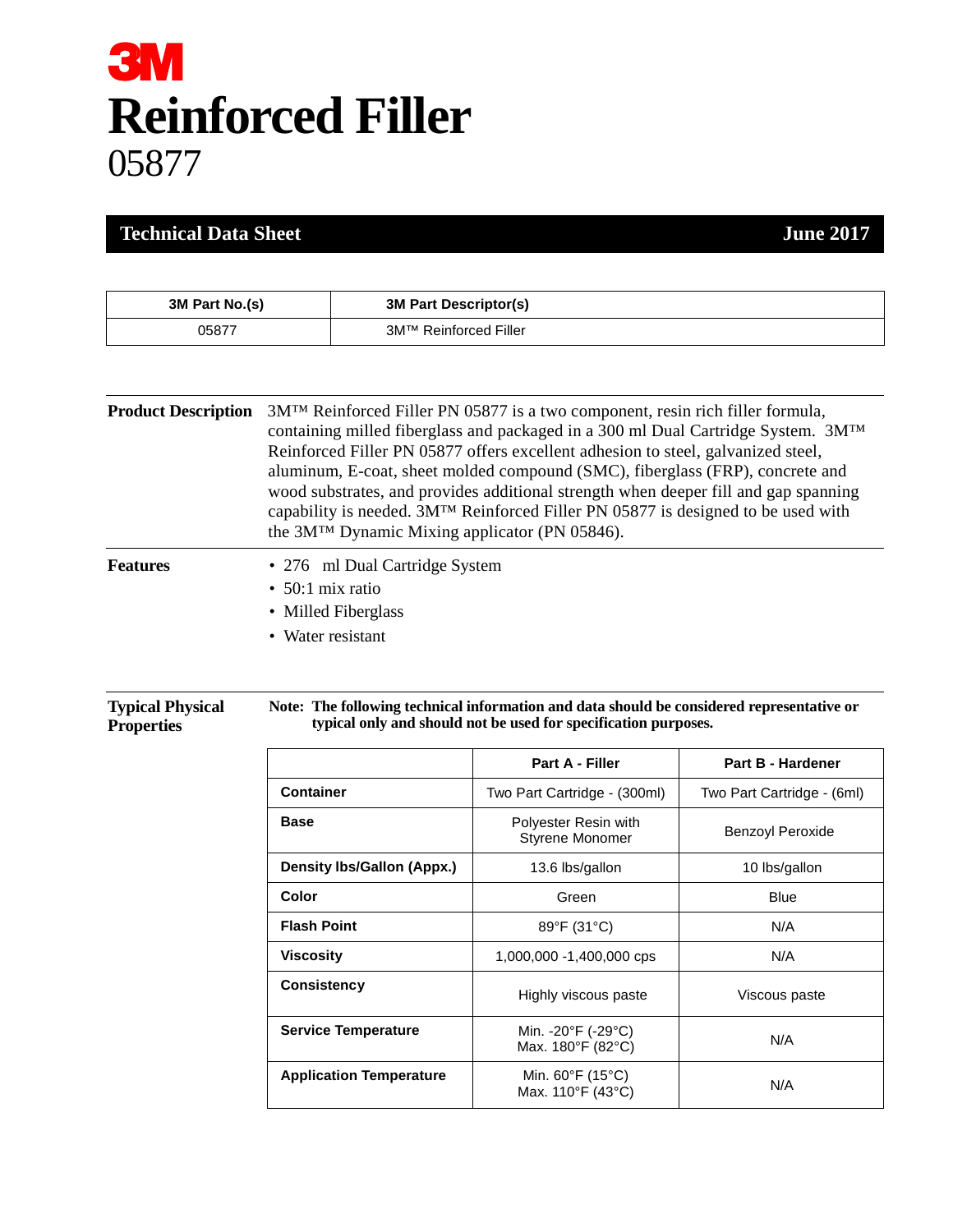## **3M**™ **Reinforced Filler**

05877

| <b>Product Uses</b>                             | 3M <sup>TM</sup> Reinforced Filler PN 05877 is designed to be used as a reinforcement material<br>when repairing holes, cracks or tears in metal, sheet molded compound (SMC), and<br>Fiberglass (FRP) panels. 3M <sup>TM</sup> Reinforced Filler should be used in conjunction with<br>proper reinforcing products and repair procedures. When used properly it offers excellent<br>sag resistance and high build and gap filling characteristics increasing repair strength and<br>reducing application of traditional body filler. |           |                   |
|-------------------------------------------------|---------------------------------------------------------------------------------------------------------------------------------------------------------------------------------------------------------------------------------------------------------------------------------------------------------------------------------------------------------------------------------------------------------------------------------------------------------------------------------------------------------------------------------------|-----------|-------------------|
|                                                 | For professional use only. Not intended for retail sale.                                                                                                                                                                                                                                                                                                                                                                                                                                                                              |           |                   |
| <b>Typical Performance</b><br><b>Properties</b> | The following times have been determined with ambient air temperature and<br>substrate temperature $@ 72^{\circ}F (22^{\circ}C)$ and are considered typical values.                                                                                                                                                                                                                                                                                                                                                                   |           |                   |
|                                                 | <b>WORK TIME:</b><br>3 to 4 minutes                                                                                                                                                                                                                                                                                                                                                                                                                                                                                                   |           |                   |
|                                                 | <b>SANDING TIME:</b><br>20 minutes minimum<br>Note: The following technical information and data should be considered representative<br>or typical only and should not be used for specification purposes.                                                                                                                                                                                                                                                                                                                            |           |                   |
|                                                 | Lap Shear, Steel to Steel:                                                                                                                                                                                                                                                                                                                                                                                                                                                                                                            | 1,450 psi | <b>ASTM D1002</b> |
|                                                 | Lap Shear, Aluminum to Aluminum:                                                                                                                                                                                                                                                                                                                                                                                                                                                                                                      | 1,200 psi | ASTM D1002        |
|                                                 | <b>Tensile Strength:</b>                                                                                                                                                                                                                                                                                                                                                                                                                                                                                                              | 2,100 psi | ASTM D638         |
|                                                 | Shore D Hardness @ 24 hrs:                                                                                                                                                                                                                                                                                                                                                                                                                                                                                                            | 78        | ASTM D2240        |
|                                                 | Shrinkage:                                                                                                                                                                                                                                                                                                                                                                                                                                                                                                                            | 0.35%     | LTM 855.0084      |
| <b>Directions for Use</b>                       | <b>SURFACE PREPARATION:</b><br>Wash with an appropriate VOC compliant product for removal of surface<br>contaminants.                                                                                                                                                                                                                                                                                                                                                                                                                 |           |                   |

- **For steel repairs:** Sand the damaged area and immediate surrounding area with grade 40 or grade 80 grit abrasive to remove damaged coatings. Grind low areas and welds with grade 50 Roloc™ disc. Blow off with clean, dry compressed air, and reclean the area using 3M™ VOC compliant product(s) for adhesive removal, degreasing, cleaning or removal of surface contaminants.
- **For composite plastic repairs:** Follow composite plastic repair guidelines when repairing SMC or fiberglass panels always properly reinforce high stress areas and cracks that extend through the panel. (See 3M AC&S application guide at 3M.com/automotive.) Apply 3M™ Reinforced Filler following general repair procedures below.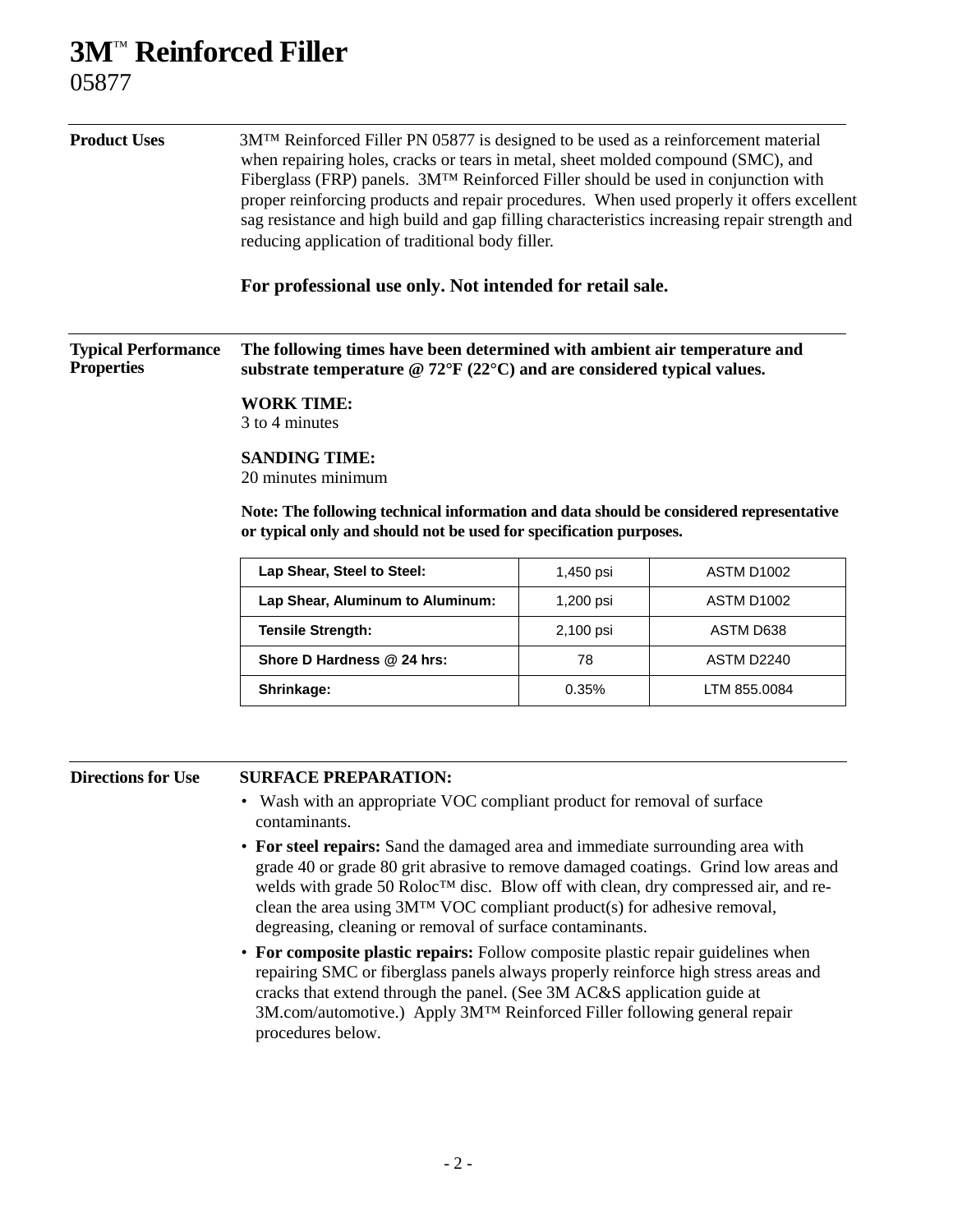### **3M**™ **Reinforced Filler** 05877

| <b>Directions for Use</b> | <b>PRODUCT PREPARATION:</b>                                                                                                                                                                                                                                                                                                                                                                                                                                               |  |  |                                |                                                                       |
|---------------------------|---------------------------------------------------------------------------------------------------------------------------------------------------------------------------------------------------------------------------------------------------------------------------------------------------------------------------------------------------------------------------------------------------------------------------------------------------------------------------|--|--|--------------------------------|-----------------------------------------------------------------------|
| <i>(continued)</i>        | <b>INSTALLING THE CARTRIDGE</b>                                                                                                                                                                                                                                                                                                                                                                                                                                           |  |  |                                |                                                                       |
|                           | • Position large diameter cylinder in the up (12 o'clock) position.                                                                                                                                                                                                                                                                                                                                                                                                       |  |  |                                |                                                                       |
|                           | • Place the mounting flange end of the cartridge against the mounting plate of the<br>dispenser, making sure to align and insert the cartridge drive rod with the dispenser<br>drive socket, located in the center of the dispenser mounting plate.<br>• Press the cartridge back against the mounting plate (this should occur without<br>resistance if drive rod is aligned properly) and twist until the cartridge locks into<br>place.                                |  |  |                                |                                                                       |
|                           |                                                                                                                                                                                                                                                                                                                                                                                                                                                                           |  |  |                                | EQUALIZING THE CARTRIDGE (always equalize prior to installing nozzle) |
|                           | • Attach an air line to the dispenser inlet.                                                                                                                                                                                                                                                                                                                                                                                                                              |  |  |                                |                                                                       |
|                           | • Set air pressure at 90 - 120 PSI and attach air hose to the applicator. Set the<br>applicator regulator at 2 -2.5 revolutions clockwise from a closed position. (See DMS<br>applicator instructions for further details.)<br>• Remove the sealing cap from the cartridge and depress the applicator trigger<br>dispensing a small amount of material onto a disposable surface until both sides of<br>the dual-component material are present at the cartridge outlets. |  |  |                                |                                                                       |
|                           |                                                                                                                                                                                                                                                                                                                                                                                                                                                                           |  |  | <b>INSTALLING THE NOZZLE</b>   |                                                                       |
|                           | • Align the 3M <sup>TM</sup> Dynamic Mixing Nozzle with the cartridge outlets, making sure to<br>position the large outlet (cartridge) with the large inlet (nozzle) and the small outlet<br>(cartridge) with the small inlet (nozzle).<br>• Press in until locking retainer engages mixing nozzle.                                                                                                                                                                       |  |  |                                |                                                                       |
|                           |                                                                                                                                                                                                                                                                                                                                                                                                                                                                           |  |  | <b>GENERAL REPAIR PROCESS:</b> |                                                                       |
|                           | <b>DISPENSING TECHNIQUES</b>                                                                                                                                                                                                                                                                                                                                                                                                                                              |  |  |                                |                                                                       |
|                           | • Material may be dispensed directly onto the damaged area, or onto a non-porous<br>surface, such as a spreader or a mixing board.                                                                                                                                                                                                                                                                                                                                        |  |  |                                |                                                                       |
|                           | • Immersing the nozzle in the puddle of material eliminates any air entrapment during<br>dispensing.                                                                                                                                                                                                                                                                                                                                                                      |  |  |                                |                                                                       |
|                           | Proceed with application method (ie. spreading) as desired.                                                                                                                                                                                                                                                                                                                                                                                                               |  |  |                                |                                                                       |
|                           | • You may continue to dispense material until the normal material curing process<br>clogs the mixing nozzle – typically after 2-3 minutes without depressing the trigger.<br>If more repair material is desired after curing has occurred, remove and install a new<br>nozzle.                                                                                                                                                                                            |  |  |                                |                                                                       |
|                           | <b>CAUTION:</b> Be sure to replace nozzles containing fully or semi cured material to<br>prevent damage to cartridge or nozzle or personal injury. Dispose of uncured material<br>in an approved receptacle.                                                                                                                                                                                                                                                              |  |  |                                |                                                                       |
| <b>Applications</b>       | Designed to be used as a reinforcement material during the repair of holes, cracks, or<br>tears in metal, SMC, and fiberglass panels. 3MTM Reinforced Filler offers excellent                                                                                                                                                                                                                                                                                             |  |  |                                |                                                                       |

- 3 -

sag resistance and high build and gap spanning characteristics.